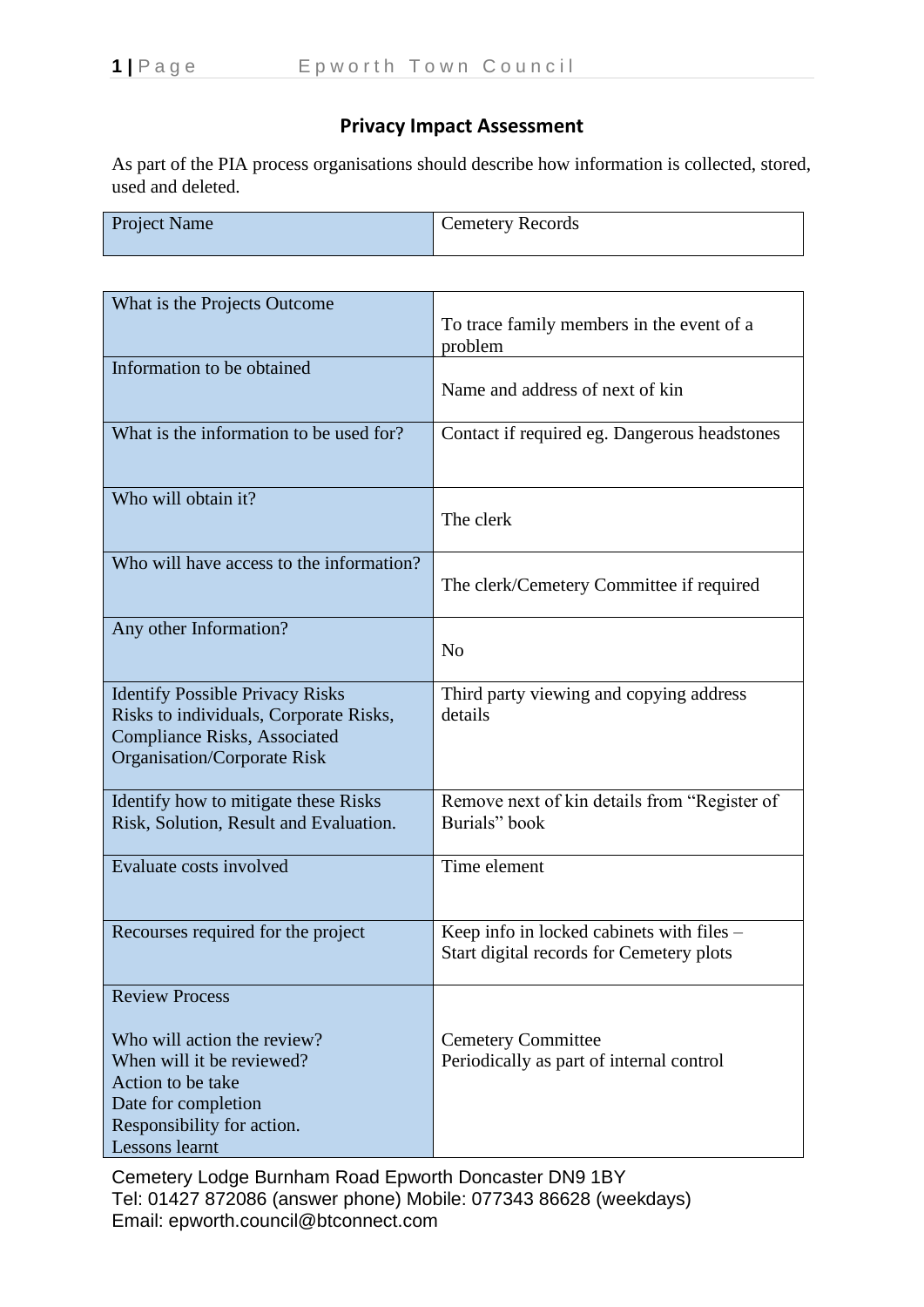# **What to think about when preparing the Privacy Impact Assessment.**

This form is to be used in conjunction with Conducting Privacy Impact Assessments Code of Practice.

It can be integrated with consultation or planning processes. Effective consultation internally within the Council is an important part of any Privacy Impact Assessment (PIA) .PIA. Data protection risks are more likely to remain unmitigated on projects which have not involved discussions with the people building a system or carrying out procedures.

#### **Screening questions to help you decide whether a Privacy Impact Assessment is required:**

Will the project involve the collection of new information about individuals?

Will the project compel individuals to provide information about themselves?

Will information about individuals be disclosed to Organisations or people who have not previously had routine access to the information?

Are you using information about individuals for a purpose it is not currently used for, or in a way it is not currently used?

Does the project involve you using new technology which might be perceived as being privacy intrusive? For example, the use of biometrics or facial recognition.

Will the project result in you making decisions or taking action against individuals in ways which can have a significant impact on them?

Is the information about individuals of a kind particularly likely to raise privacy concerns or expectations? For example, health records, criminal records or other information that people would consider to be particularly private.

Will the project require you to contact individuals in ways which they may find intrusive?

# **When preparing your Privacy Impact Assessment you need to identify the below possible Stake holders.**

- Project management team The team responsible for the overall implementation of a project will play a central role in the PIA process.
- Data protection officer If an organisation has a dedicated DPO, they are likely to have a close link to a PIA. Even if project managers are responsible for individual PIAs, the DPO will be able to provide specialist knowledge on privacy issues,
- Engineers, developers and designers The people who will be building a product need to have a clear understanding of how to approach privacy issues. They will also be able to suggest workable privacy solutions to the risks which have been identified.
- Information technology (IT)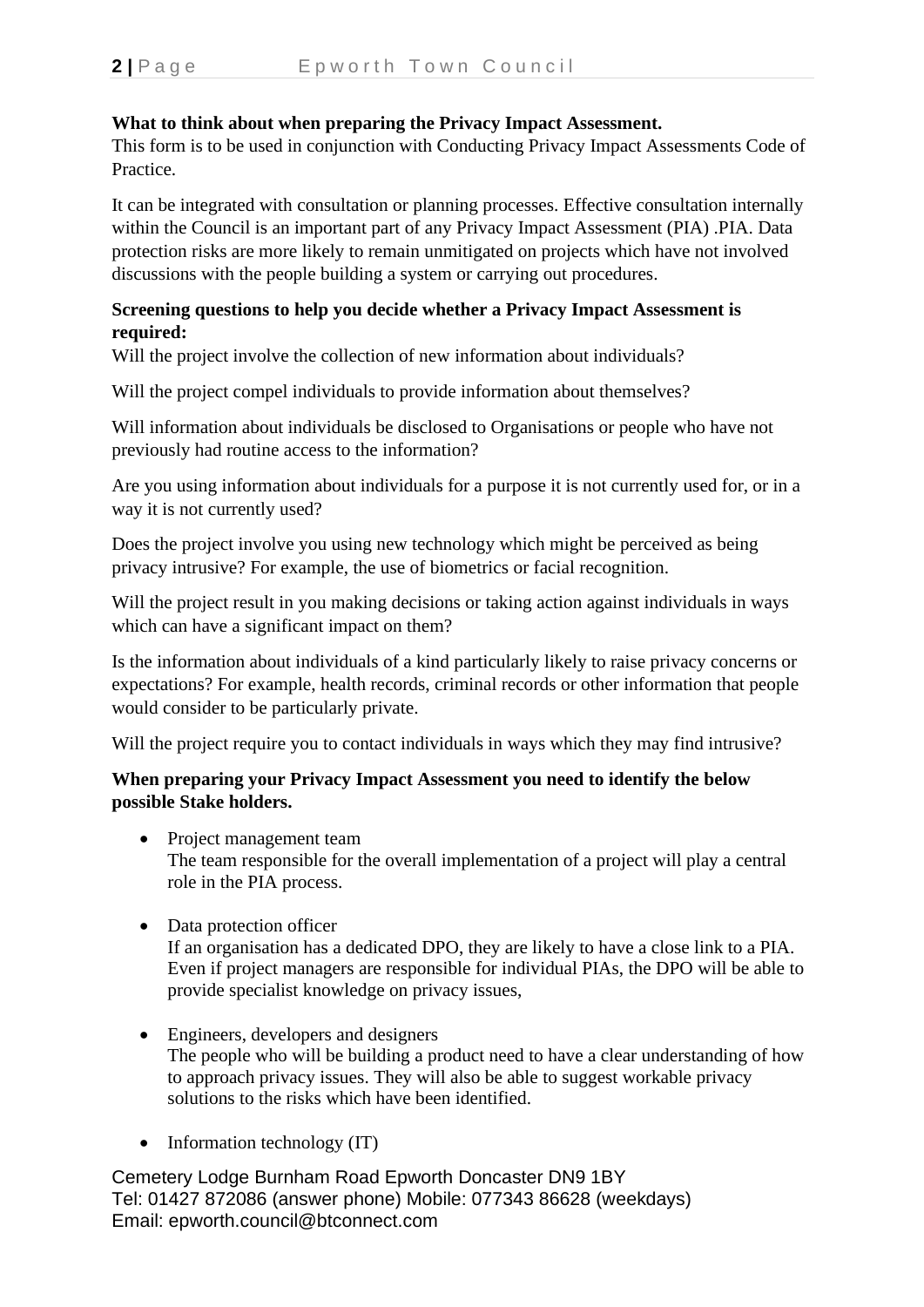Will be able to advise on security risks and solutions. The role of IT is limited to security, and might also include discussions on the usability of any software.

• Procurement

If the project will require systems or services to be procured, the needs of the project need to be established before procurement takes place.

- Potential suppliers and data processors If some of the project will be outsourced to a third party, early engagement will help to understand which options are available.
- Communications

A PIA can become a useful part of a project's communication strategy. For example, involving communications colleagues in the PIA can help to establish a clear message to the public about a project.

• Customer-facing roles

It is important to consult with the people who will have to use a new system or put a policy into practice. They will be able to advise on whether the system will work as intended.

- Corporate governance/compliance Colleagues who work on risk management for an organisation should be able to integrate PIAs into their work. Other areas of compliance can be included in the PIA process.
- Researchers, analysts, and statisticians Information gathered by a new project may be used to analysing customer behaviour or for other statistical purposes. Where relevant, consulting with researchers can lead to more effective safeguards such as anonymisation.
- Senior management It will be important to involve those with responsibility for signing off or approving a project.

## **External Consultation**

External consultation means seeking the views of the people who will be affected by the project. This may be members of the public, but can also mean people within an organisation (for example staff who will be affected by a new online HR system). Consultation with the people who will be affected is an important part of the PIA process. There are two main aims. Firstly, it enables an organisation to understand the concerns of those individuals. The consultation will also improve transparency by making people aware of how information about them is being used.

A thorough assessment of privacy risks is only possible if an organisation fully understands how information is being used in a project. An incomplete understanding of how information is used can be a significant privacy risk – for example; data might be used for unfair purposes, or disclosed inappropriately.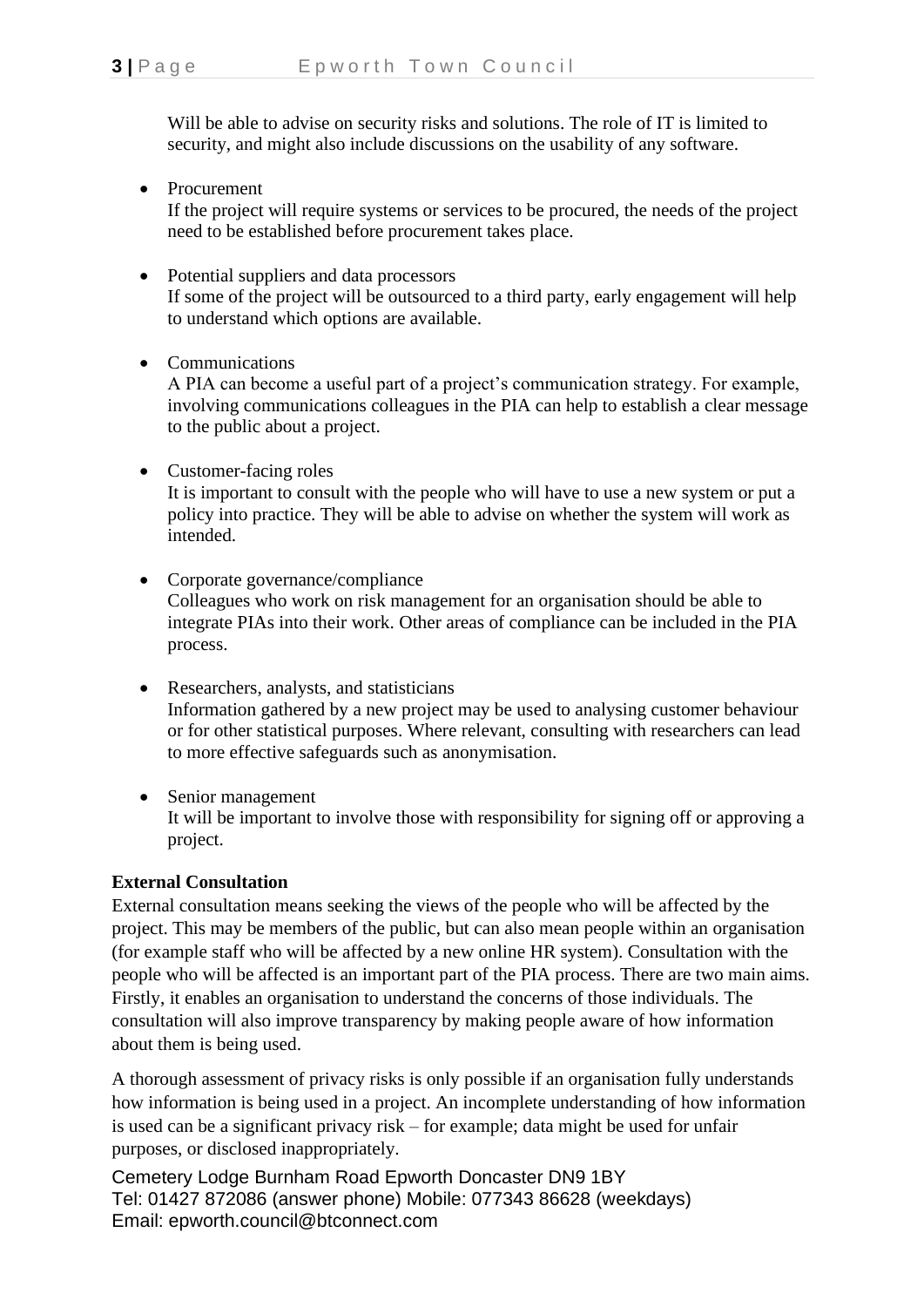# **You must have regard when linking to the Privacy Impact Assessment to the 8 Data Protection principals below:**

## **Principle 1**

Personal data shall be processed fairly and lawfully and, in particular, shall not be processed unless:

a) at least one of the conditions in Schedule 2 is met, and

b) in the case of sensitive personal data, at least one of the conditions in Schedule 3 is also met.

Have you identified the purpose of the project?

How will individuals be told about the use of their personal data?

Do you need to amend your privacy notices?

Have you established which conditions for processing apply?

If you are relying on consent to process personal data, how will this be collected and what will you do if it is withheld or withdrawn?

If your organisation is subject to the Human Rights Act, you also need to consider:

Will your actions interfere with the right to privacy under Article 8?

Have you identified the social need and aims of the project?

Are your actions a proportionate response to the social need?

#### **Principle 2**

**Personal data shall be obtained only for one or more specified and lawful purposes, and shall not be further processed in any manner incompatible with that purpose or those purposes.**

Does your project plan cover all of the purposes for processing personal data?

Have potential new purposes been identified as the scope of the project expands?

## **Principle 3**

# **Personal data shall be adequate, relevant and not excessive in relation to the purpose or purposes for which they are processed.**

Is the information you are using of good enough quality for the purposes it is used for?

Which personal data could you not use, without compromising the needs of the project?

#### **Principle 4 Personal data shall be accurate and, where necessary, kept up to date.**

If you are procuring new software does it allow you to amend data when necessary?

How are you ensuring that personal data obtained from individuals or other organisations is accurate?